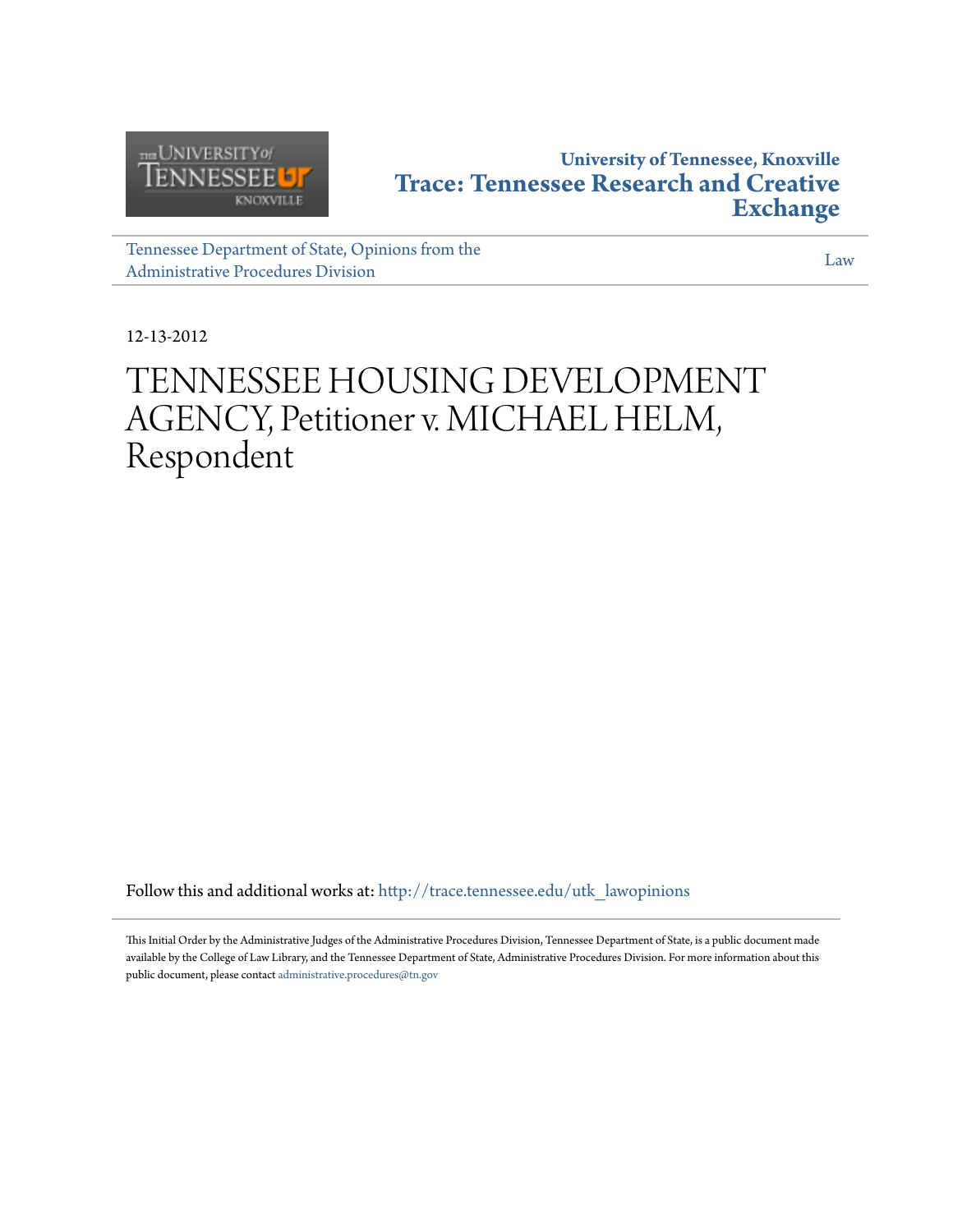## **BEFORE THE TENNESSEE HOUSING DEVELOPMENT AGENCY**

**IN THE MATTER OF:**

## **TENNESSEE HOUSING DEVELOPMENT AGENCY,** *Petitioner* **v. MICHAEL HELM**, *Respondent*

 **DOCKET NO: 32.00-118090J**

### **INITIAL ORDER**

This contested administrative case was heard in Nashville, Tennessee on December 13, 2012, before Rob Wilson, Administrative Law Judge, assigned by the Secretary of State, Administrative Procedures Division, and sitting for the Tennessee Housing Development Agency ("THDA" or "the Agency"). Mr. Bruce Balcom, General Counsel for THDA, represented the Petitioner. Respondent, Michael Helm, was represented in a non-legal capacity by his mother, Waynette Helm.<sup>[1](#page-1-0)</sup>

The subject of the proceeding was the proposed termination of the Respondent's rental assistance for his alleged failure to notify THDA that he was vacating his subsidized unit. Upon full consideration of the record, it is determined that Respondent's participation in the THDA Housing Choice Voucher Program should not be terminated, and that Mr. Helm's participation in the voucher program as well as the THDA Mortgage Program should be fully restored. This determination is based upon the following findings of facts and conclusions of law.

<span id="page-1-0"></span> $<sup>1</sup>$  Ms. Helm presented valid power-of-attorney documentation giving her permission to assist or completely handle</sup> any of her son's day-to-day affairs.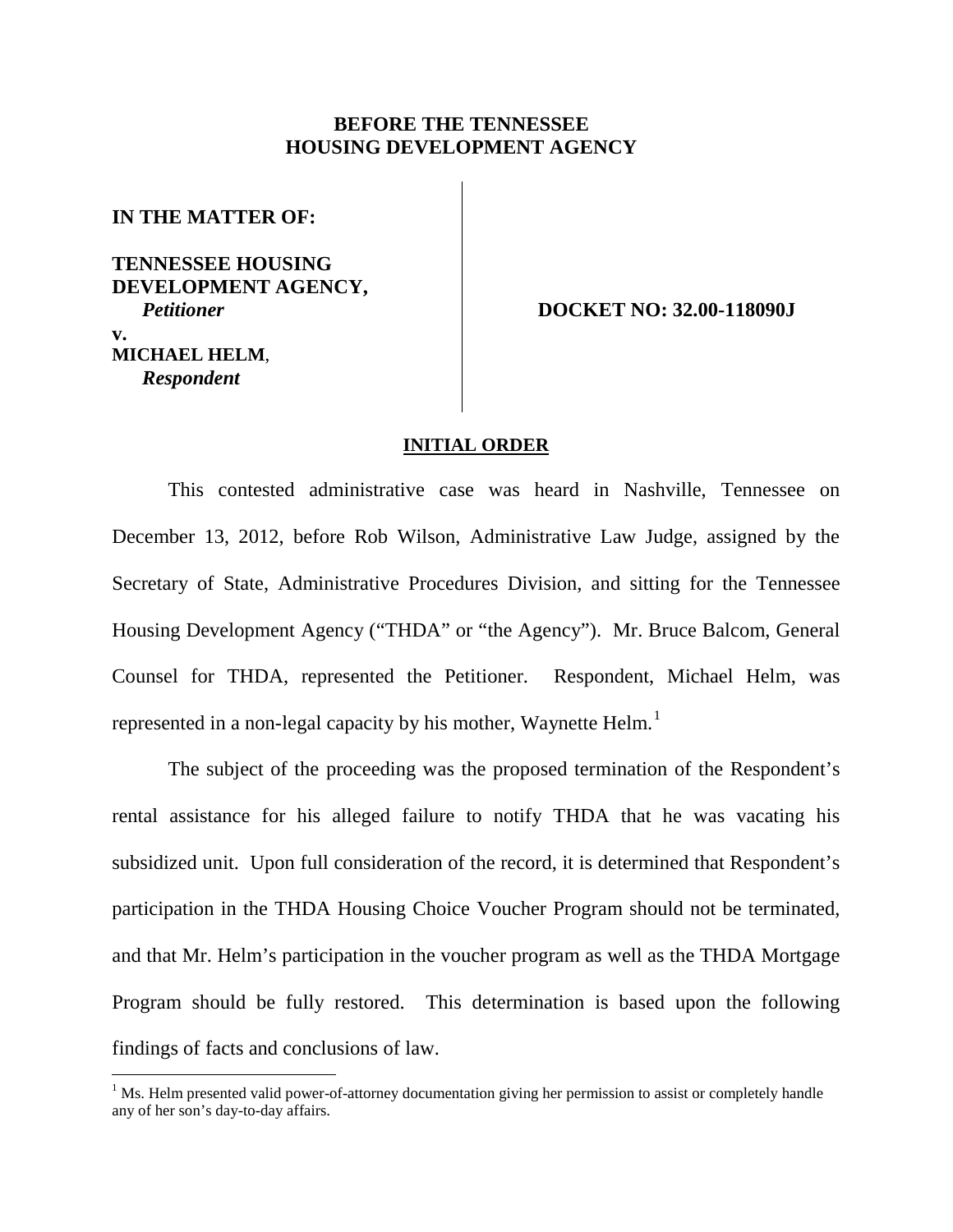### **FINDINGS OF FACT**

1. The Respondent participates in the THDA Housing Choice Voucher Program. As a condition of participation, the Respondent is required to notify THDA if he plans to vacate the unit.

2. THDA rental assistance specialist Andre Kelly performed a unit inspection at Respondent's residence on June 6, 2012. Mr. Kelly testified that it appeared that the unit had been vacated, although he admitted that he didn't question any neighbors. He also admitted that he did not check to see if there were dishes in the dishwasher.

3. Respondent's rent and utilities were current as of the June  $6<sup>th</sup>$  inspection. Respondent had never been late with a rent payment.

4. Respondent's mother testified that Respondent suffers from panic attacks and that he is on disability. She stated that her son did not vacate the subsidized unit, but that he was temporarily staying nearby with his sister due to the fact that he had been the victim of a robbery at the unit and he feared for his safety. Respondent's mother introduced as an exhibit the police report from the robbery at the unit [Exhibit #8], as well as documentation to prove that the rent and the utilities in the unit were current [Exhibit #2].

5. Following an informal review, and a subsequent informal hearing, THDA sent the Respondent a letter notifying him of its decision to terminate his participation in the program. The Respondent appealed the agency's decision, resulting in the instant hearing.

2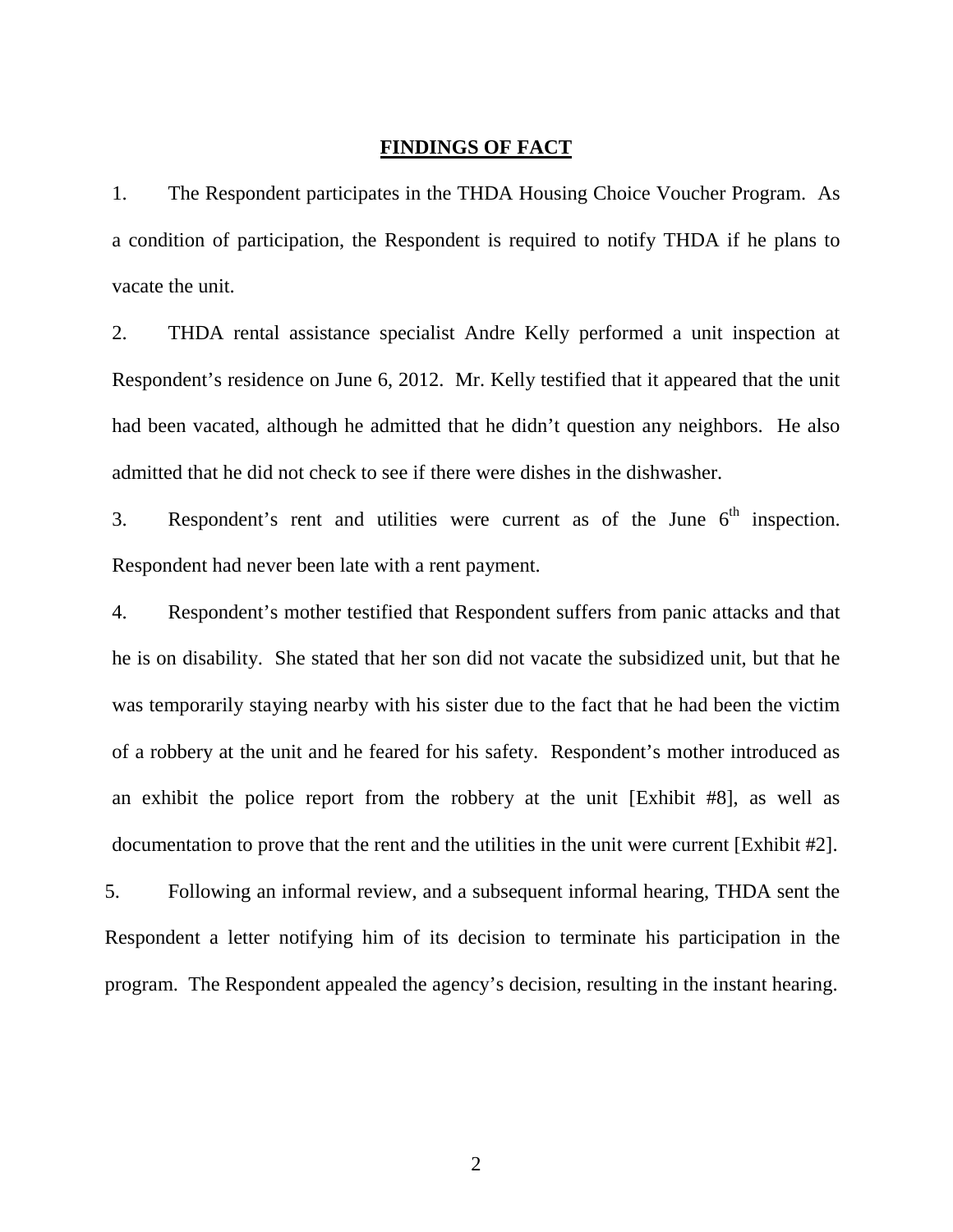#### **CONCLUSIONS OF LAW & ANALYSIS**

1. **Reporting Absences to THDA 24 CFR 982.551(h)(3). Families must report long term absences (when the absence will exceed 14 consecutive days) from the unit in writing.** Participants must also give THDA written notice when a family member leaves the household. This must be done within 14 calendar days of the change and certify whether the member is temporarily absent or permanently absent. The family must supply any information or certification requested by THDA related to the absence from the unit. 24 CFR 982.312(d)(1). If the head of household has to leave the assisted unit for more than 14 consecutive days, the unit will not be considered to be their sole place of residence, and their assistance will be terminated. **The manager of the appropriate field office may grant an exception to this policy if the participant contacts THDA before the absence exceeds 14 days with reasonable cause to be absent from the assisted unit. [Emphasis added]**

2. After hearing the testimony and reviewing the evidence in this matter it becomes clear that Respondent did not violate any THDA rules, and that he also fulfilled all of the requirements of the Housing Choice Voucher Program. His rent and utilities were always timely paid, he kept all appointments for inspection and recertification as required, and he never actually "vacated" his unit, except when he had to leave for his own personal safety, and that would certainly be considered a valid exception to the fourteen day notice requirement. Additionally, Mr. Helm has a disability for which he can request a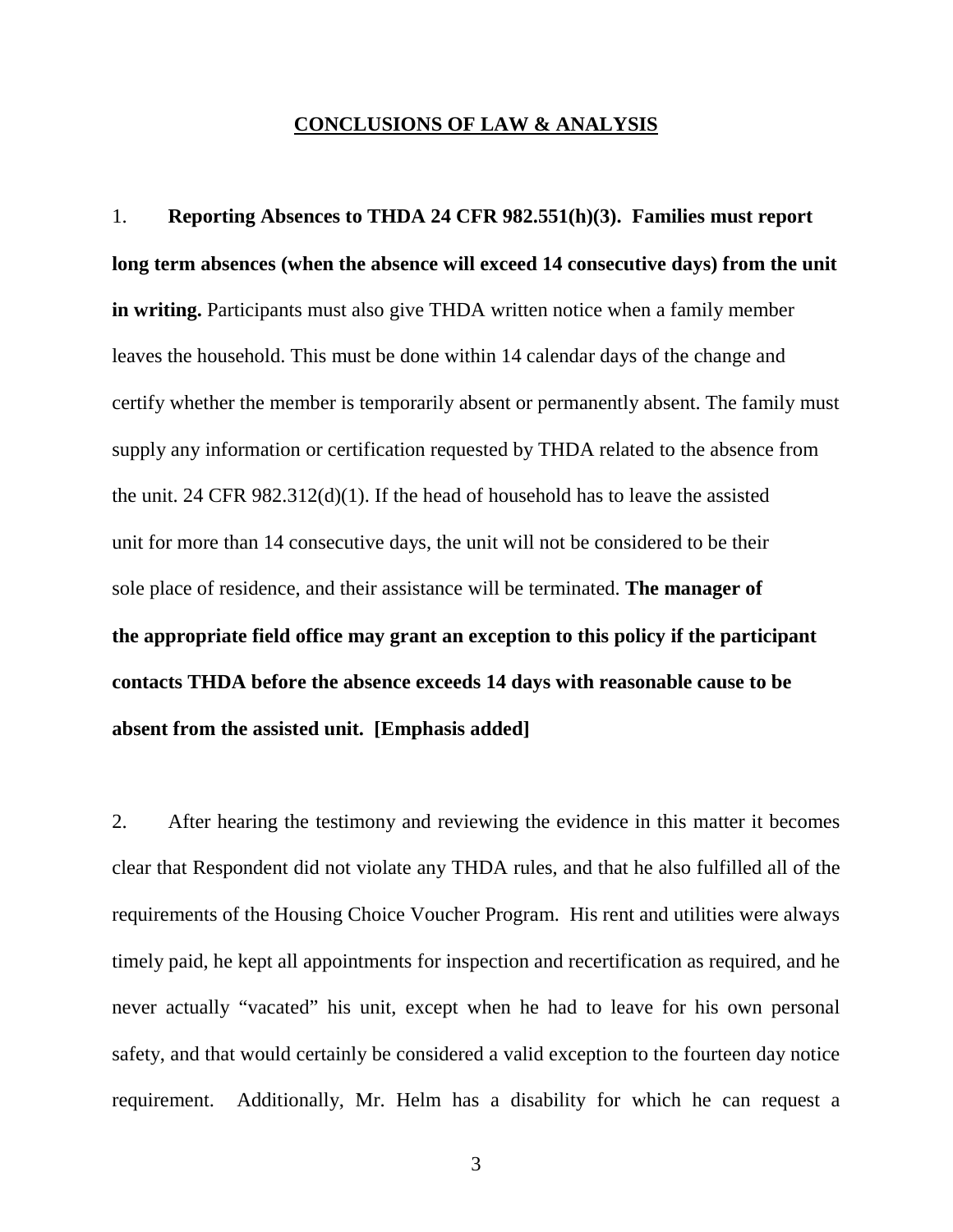reasonable accommodation. Such reasonable accommodation could consist of something as simple as having one of Respondent's family members present during THDA related activities such as inspections and recertifications, and also sending a copy of all notices to Respondent, as well as Respondent's mother, who already acts as his power of attorney. It is clear from the testimony at the hearing that Respondent has support from his extended family, and that they have his best interests in mind. It is also clear that if a representative from THDA had talked to Respondent's mother, or made an inquiry with the neighbors, or had even checked to discover that the rent and utilities had been paid in advance, this proposed termination hearing could have been avoided. Termination of Mr. Helm's rental assistance is not appropriate in this matter.

For the foregoing reasons, the decision of the Tennessee Housing Development Agency to terminate Mr. Helm's Housing Voucher is REVERSED.

**\_\_\_\_\_\_\_\_\_\_\_\_\_\_\_\_\_\_\_\_\_\_\_\_\_\_\_\_\_\_\_\_\_\_\_\_\_\_\_\_\_**

This Order entered and effective this 9 day of January, 2013

Rob Wilson Administrative Judge

\_\_\_\_\_\_\_\_\_\_\_\_\_\_\_\_\_\_\_\_\_\_\_\_\_\_\_\_\_